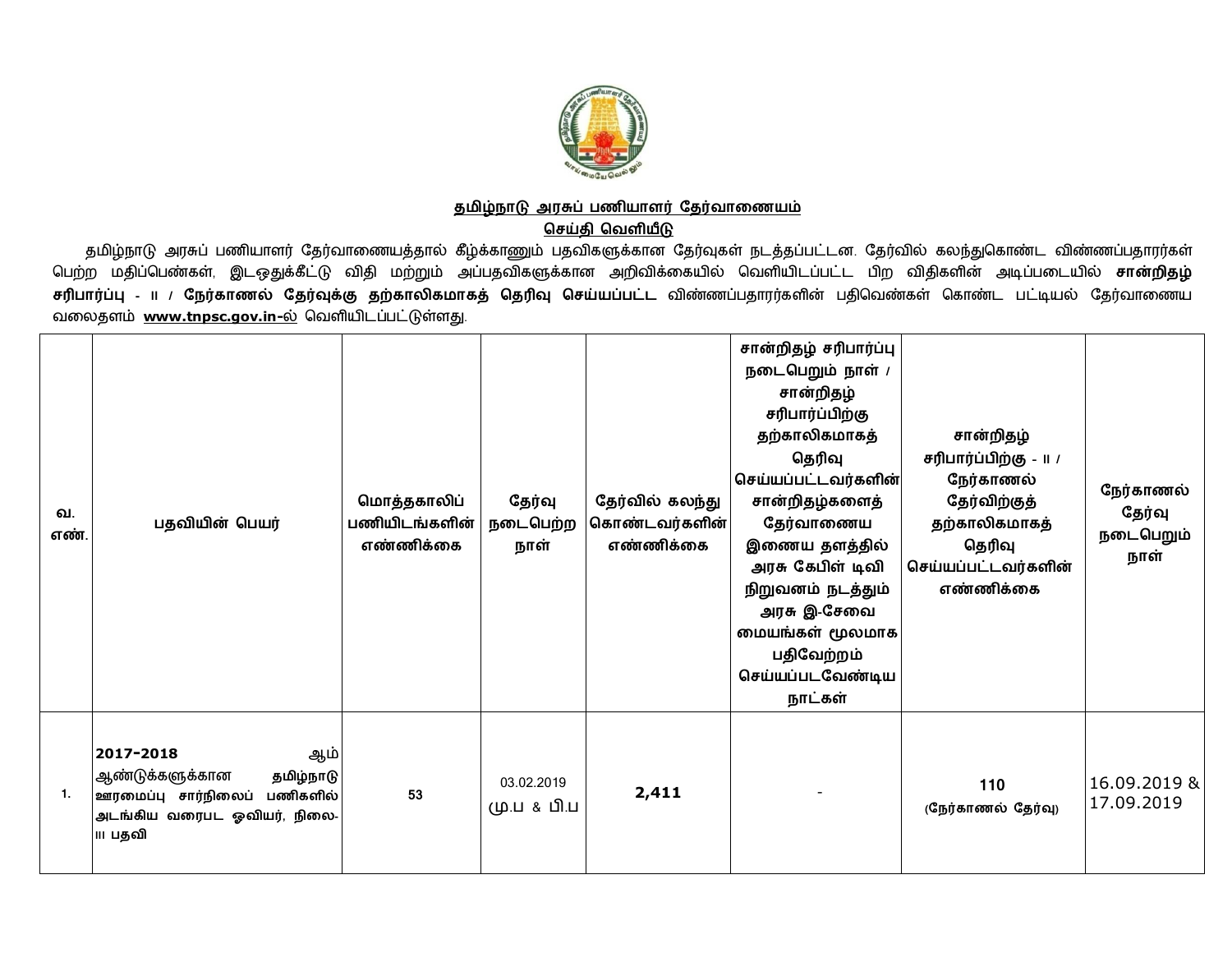| 2.                      | 2017-2018<br>ஆம்<br>தமிழ்நாடு<br>ஆண்டுக்களுக்கான<br>இந்து சமய அறநிலைத்துறைச்<br>சார்நிலைப் பணிகளில் தொகுதி<br>VII B ல் அடங்கிய செயல்நிலை<br>அலுவலர் (நிலை III) பதவி                                                                     | 105          | 16.02.2019<br>மு.ப & பி.ப | 46,316 |                                                                                                                     | 213<br>(நேர்காணல் தேர்வு)         | 18.09.2019,<br>19.09.2019 &<br>20.09.2019 |
|-------------------------|-----------------------------------------------------------------------------------------------------------------------------------------------------------------------------------------------------------------------------------------|--------------|---------------------------|--------|---------------------------------------------------------------------------------------------------------------------|-----------------------------------|-------------------------------------------|
| $\overline{\mathbf{3}}$ | 2011 -2017 (ம) 2016-2017 ஆம்<br>ஆண்டுக்களுக்கான தமிழ்நாடு<br>சமூக பாதுகாப்பு சார்நிலைப்<br>பணிகளில் அடங்கிய சமூக<br>பாதுகாப்பு துறையின் சீர்திருத்தப்<br>பள்ளிகள் மற்றும் விழிப்புப்பணி<br>நிறுவனங்களுக்கான உதவி<br>கண்காணிப்பாளர் பதவி | 4            | 05.05.2019<br>மு.ப & பி.ப | 106    | 12.09.2019<br>(நேரில்)                                                                                              | 95<br>(சான்றிதழ் சரிபார்ப்பு -II) |                                           |
| 4.                      | 2014 -2015 ஆம்<br>ஆண்டுக்களுக்கான தமிழ்நாடு<br>மீன்வளத்துறை சார்நிலைப்<br>பணியில் அடங்கிய<br>மீன்வளத்துறைக்கான ஆய்வக<br>உதவியாளர் பதவி                                                                                                  | $\mathbf{1}$ | 22.06.2019<br>மு.ப & பி.ப | 369    | 12.09.2019<br>(முதல்<br>19.09.2019<br>வரை<br>(சான்றிதழ்<br>பதிவேற்றம்<br>பதிவேற்றம்<br>செய்யப்படவேண்டிய<br>நாட்கள்) | 5.<br>(சான்றிதழ் சரிபார்ப்பு -II) |                                           |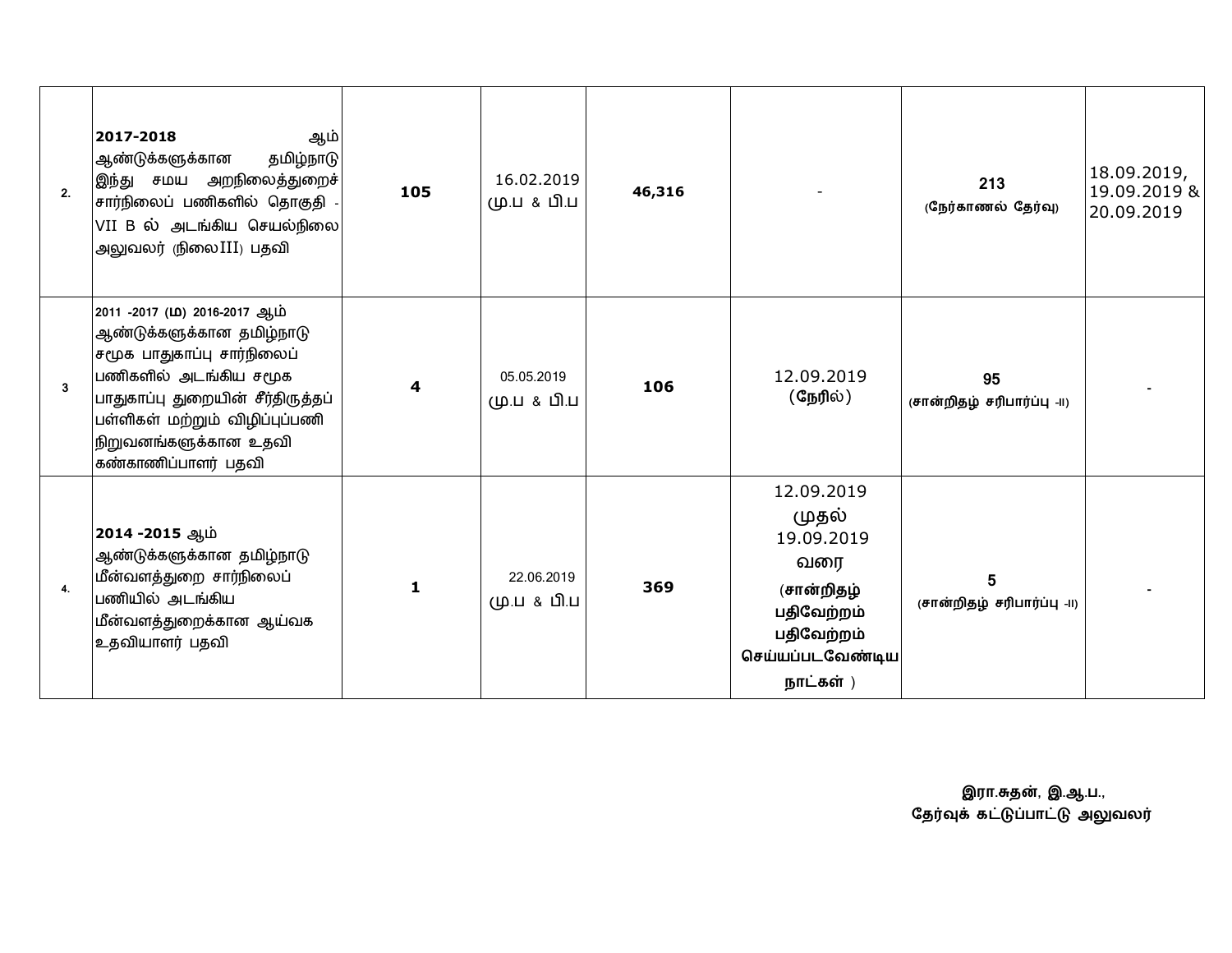

The Written Examination for the following posts have been conducted by the Tamil Nadu Public Service Commission. Based on the marks obtained in Written Examination, following the rule of reservation of appointments and as per the other conditions stipulated in Notifications, lists of register numbers of candidates who have been admitted provisionally to **Certificate Verification-II / Oral Test** are hosted at the Commission's Website **["www.tnpsc.gov.in](http://www.tnpsc.gov.in)"**.

| SI.<br>No. | <b>Name of the Post</b>                                                                                                 | No. of<br>Vacancies | Date of<br><b>Examination</b> | No. of<br><b>Candidates</b><br>appeared in<br>the Written<br>Examination | Date of<br><b>Certificate</b><br>Verification/<br>Date of<br>uploading of<br>documents<br>for<br><b>Certificate</b><br><b>Verification</b><br>in the<br>e-seva<br>centres | No. of<br>candidates<br>now<br>provisionally<br>admitted<br>to Certificate<br><b>Verification-</b><br>II / Oral Test | <b>Date of Oral</b><br><b>Test</b> |
|------------|-------------------------------------------------------------------------------------------------------------------------|---------------------|-------------------------------|--------------------------------------------------------------------------|---------------------------------------------------------------------------------------------------------------------------------------------------------------------------|----------------------------------------------------------------------------------------------------------------------|------------------------------------|
| 1.         | Draughtsman Grade III in the<br>Tamil Nadu Town and<br>country<br>Subordinate<br>Planning<br>Service<br>$(2017 - 2018)$ | 53                  | 03.02.2019<br>FN & AN         | 2,411                                                                    |                                                                                                                                                                           | 110<br>(Oral Test)                                                                                                   | 16.09.2019 &<br>17.09.2019         |